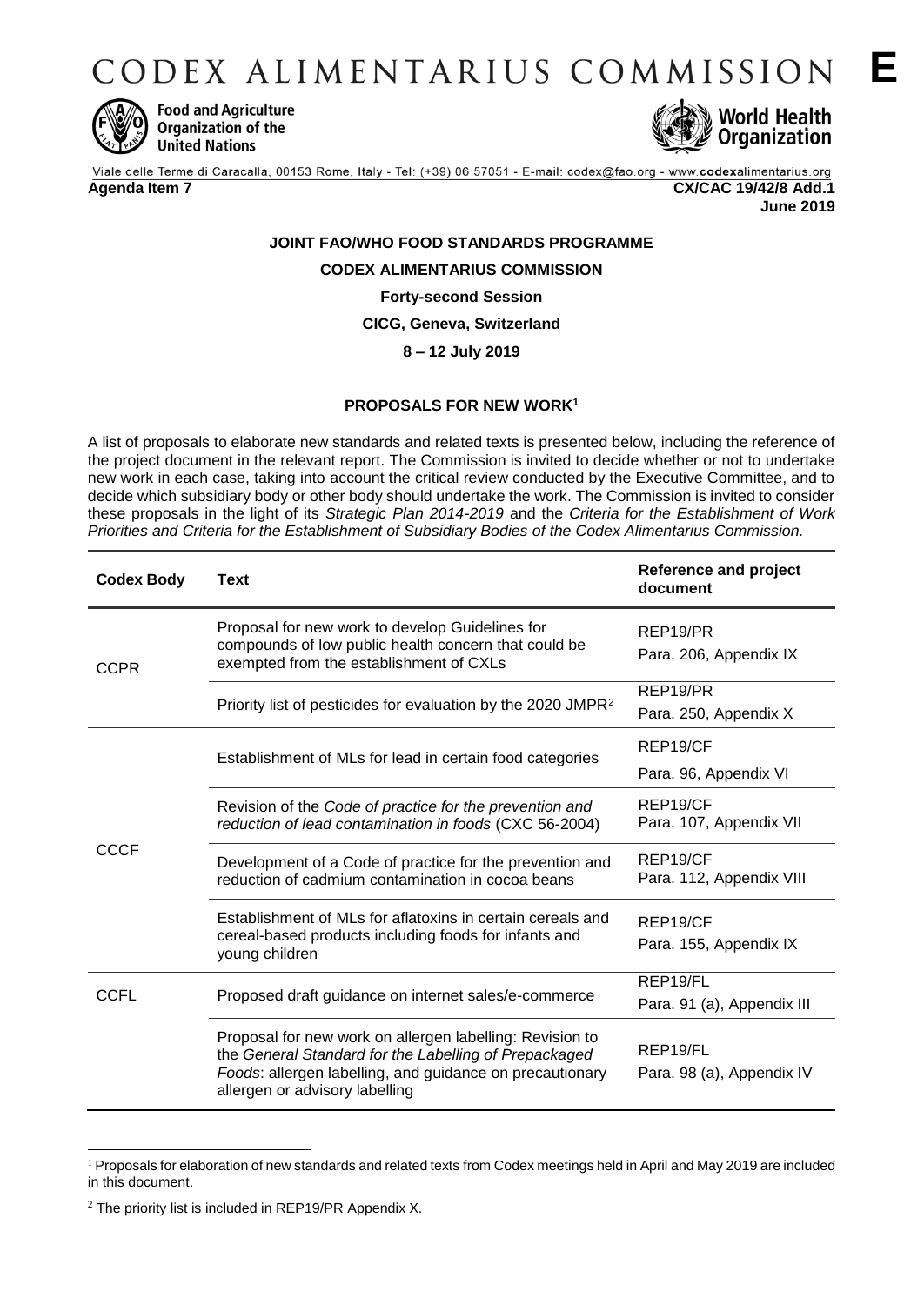## **PROJECT DOCUMENT**

#### **PROPOSAL FOR NEW WORK TO DEVELOP GUIDELINES FOR COMPOUNDS OF LOW PUBLIC HEALTH CONCERN THAT COULD BE EXEMPTED FROM THE ESTABLISHMENT OF CXLs**

#### **I. OBJECTIVE AND SCOPE**

The purpose of the proposed new work is to provide an international reference guideline for the harmonization of concepts and criteria for the recognition of pesticides that are of low public health concern to be considered exempt from the establishment of Codex MRLs (CXLs), or noted that a CXL is not necessary.

#### **II. RELEVANCE AND TIMELINESS**

The global regulatory scenario for pesticides of chemical origin is imposing increasing restrictions on this type of product, both in terms of its authorization, and the maximum residue limits (MRLs) permitted in food and feed. This is a consequence of a growing public health concern expressed by scientific bodies, consumers, consumer health organizations and several risk assessment and management agencies worldwide.

Products of low public health concern, such as biopesticides, continue to play a more important role in plant protection and there is a concern that if they are not being viewed as "safe" or included as part of the Codex standards, then growers will be reluctant to incorporate these important tools in to their farming practices.

This scenario continues to foster the development of new technologies and products for plant protection, many of them made from products of biological or natural origin, which represent a complement to the chemical plant protection. In recent years, there has been a significant increase in the worldwide use of biopesticides, both in traditional agriculture, as well as in organic production. According to Dunham Trimmer (2017) the market for biopesticides has grown between 12 and 17% per year during the last 5 years, representing a growth two to three times faster than the market of chemical pesticides. It should be further noted that non-chemical and biological control tools are playing an increasingly important role in the Integrated Pest Management (IPM) approach.

#### **III. MAIN ISSUES TO ADDRESS**

Definitions of concepts and Proposals for the criteria to identify pesticides of low public health concern that are considered exempt from the establishment of MRLs.

#### **IV. EVALUATION AGAINST THE CRITERIA FOR THE ESTABLISHMENT OF WORK PRIORITIES**

#### **General criterion**

### **Relevance in the strategic objectives of Codex**

The development of this work will contribute to the Strategic Objective 1 of the Strategic Plan 2014 – 2019 "establish international food standards that address current and emerging food issues", specifically to objective 1.2 which is "Proactively identify emerging issues and Members' needs and, where appropriate, develop relevant food standards".

#### **Criteria applicable to general issues Diversification of national legislations and resulting or potential impediments to international trade**

A brief comparative analysis of the international legislations on evaluation and authorization of pesticides for substances of low public health concern that include some mineral substances of natural origin, as well as pesticides of biological origin, reveals the existence of different criteria for the exemption of MRLs.

No major international trade issues have been reported to date. However, national provisions already in place and the absence of clear guidance for these substances have the potential to create trade issues in the future.

#### **a. Scope of work, set of priorities among the different sections of the work.**

See section I.

**b. Work already initiated by other international organizations in this field and/or proposed by the relevant international intergovernmental organization or organizations.**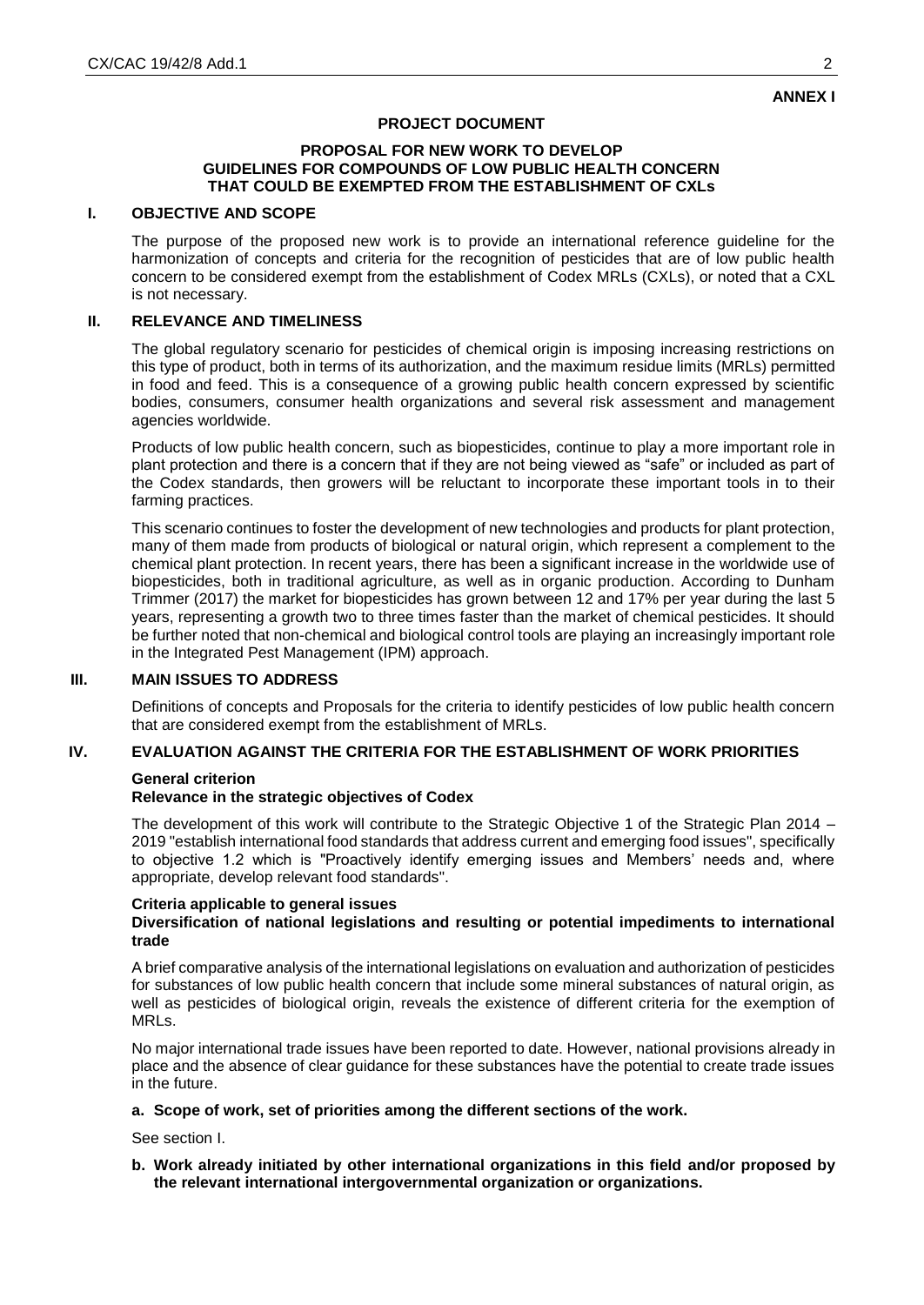The Expert Group on Biopesticides, EGBP of the Organization for Economic Cooperation and Development (OECD), kept in its 2017 work agenda, the preparation of a guide document on criteria for the exemption of MRL for "active substances". At the meeting of the EGBP, in June 2018, the group of experts was informed about the work started in the Codex Committee on Pesticide Residues (CCPR), which is why it decided to suspend the progress in this topic in the OECD and support its progress in CCPR.

#### **c. Feasibility of the subject of the proposal for standardization**

The proposal is considered feasible, since like other works that have been developed at the level of Codex Alimentarius, the regulations of existing Members could be used as a base, as well as the advances in this matter, made by other intergovernmental international organizations, could be used as reference.

### **d. Examination of the global magnitude of the problem or issue**

See Item 2 of this document.

## **V. INFORMATION ON THE RELATIONSHIP BETWEEN THE PROPOSAL AND EXISTING DOCUMENTS OF CODEX**

After the bibliographic revision of Codex Alimentarius texts, it can be noticed that the only guidelines of Codex Alimentarius related to this type of products are in the document "*Guidelines for the production, elaboration, labeling and commercialization of organically produced foods (GL 32-99)",* prepared by Codex Committee on Food Labeling (CCFL), which in its Annex 2, Table 2, present a list of substances permitted for organic production, which include mineral substances of natural origin, as well as pesticides of biological origin. However, it does not specify whether these substances are exempt or not from the establishment of MRLs and does not cover the core points to be addressed in the proposed guidelines e.g. harmonization of concepts, criteria for classification of compounds with low public health concern, etc. where the expertise remains with CCPR.

## **VI. IDENTIFICATION OF THE AVAILABILITY OF SCIENTIFIC EXPERTS WHEN NECESSARY**

For the elaboration of the Guidelines, the advice from the JMPR Secretariat, FAO and WHO will be taken as reference.

### **VII. IDENTIFICATION OF ANY NEED FOR TECHNICAL CONTRIBUTION TO A STANDARD FROM EXTERNAL ORGANIZATIONS.**

At the moment, no need for contributions has been identified.

#### **VIII. PROPOSED CALENDAR FOR THE DEVELOPMENT OF THE NEW WORK**

Subject to approval by CAC42 (2019), the guidelines will be considered at CCPR52 (2020) and should be finalized by adoption by CAC in 2022 or earlier.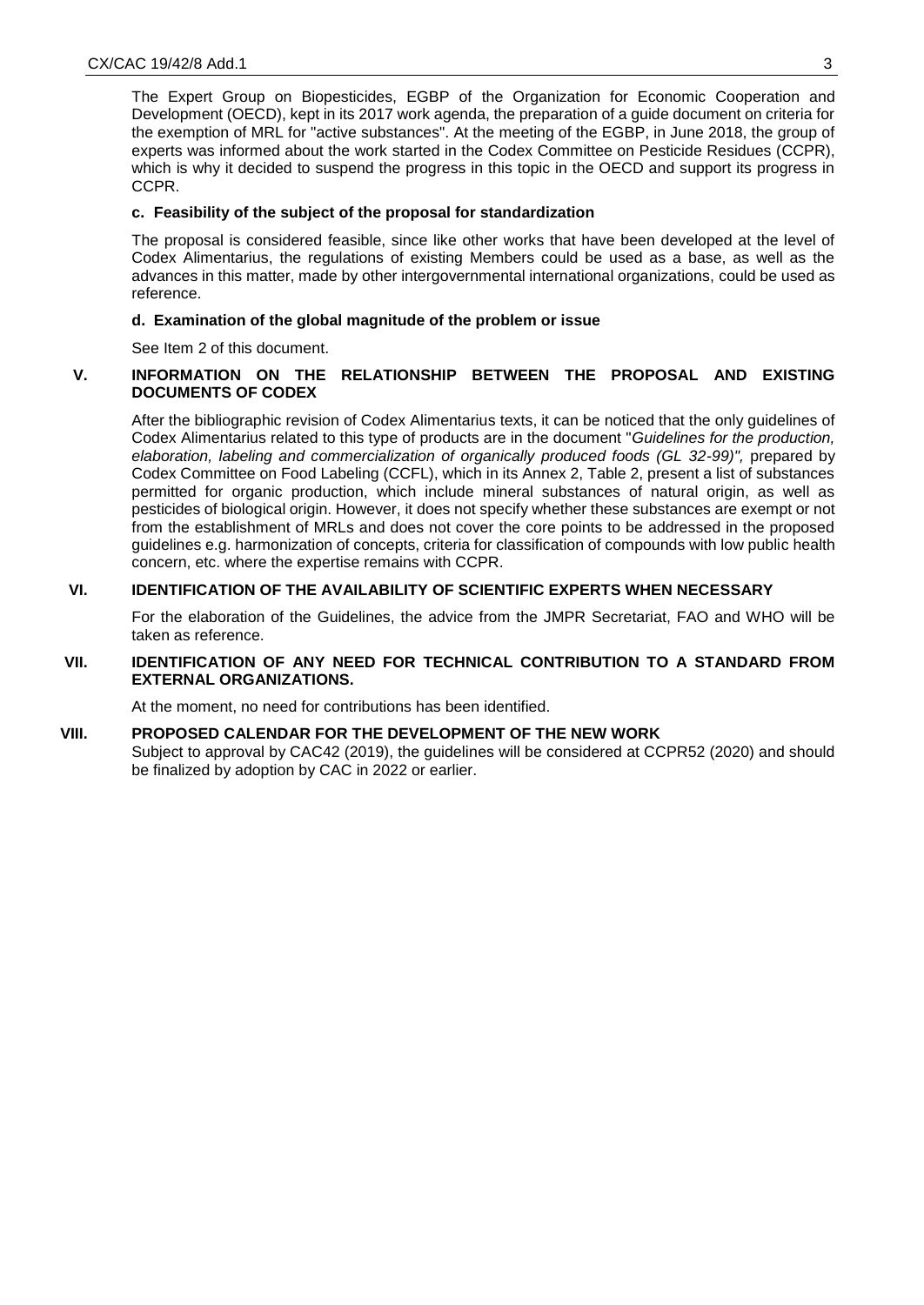#### **PROJECT DOCUMENT FOR NEW WORK ESTABLISHMENT OF MAXIMUM LEVELS FOR LEAD IN CERTAIN FOOD CATEGORIES**

## **1. Purpose and scope**

The purpose of this work is to protect public health by harmonizing the level of lead in food categories not included in the *General Standard for Contaminants and Toxins in Food and Feed* (CXS 193-1995) (GSCTFF) and ensure fair practices in international food trade.

## **2. Its relevance and timeliness**

Lead was evaluated by the JECFA at its 16<sup>th</sup>, 22<sup>nd</sup>, 30<sup>th</sup>, 41<sup>st</sup>, 53<sup>rd</sup> and 73<sup>rd</sup> meetings. At the JECFA73 meeting a new toxicological evaluation of lead in food was conducted, at the request of Codex Committee on Contaminants in Food (CCCF). In the evaluation<sup>3</sup> JECFA73 stated that exposure to lead is associated with a wide range of effects, including various neurodevelopmental effects, impaired renal function, hypertension, impaired fertility and adverse pregnancy outcomes. Because of the neurodevelopmental effects, fetuses, infants and children are the subgroups that are most sensitive to lead. JECFA withdrew the previously established provisional tolerable weekly intake (PTWI) of 25 μg/kg bw and concluded that since there is no indication for a threshold of effect it was not able to establish a new tolerable intake level. JECFA also concluded that, in populations with prolonged dietary exposures to higher levels of lead, measures should be taken to identify major contributing sources and, if appropriate, to identify methods of reducing dietary exposure that are commensurate with the level of risk reduction.

Food is the major source of exposure to lead. The GSCTFF does not have MLs for lead established for several food categories that impact more in the dietary expose than several current ML for categories such as mango chutney, pickled cucumbers, etc. Nevertheless, some food categories are broadly consumed and/or may contain high levels of lead and can significantly contribute to the intake of lead.

In this context, a new work for MLs for lead in different food categories which are not covered by the GSCTFF should be developed aiming lower lead exposure.

## **3. The main aspects to be covered**

New MLs for lead in the following food categories:

- Food for infants and young children
	- (except those for which an ML has already been established in the GSCTFF)
- Spices and aromatic herbs
- Eggs
- Sugars and confectionary, excluding cocoa

As the food categories above are broad, an analysis of further available data will assist in determining the sub-categories for which the MLs should be established.

# **An assessment against the criteria for the establishment of work priorities**

*a) Consumer protection from the point of view of health, food safety, ensuring fair practice in the food trade and taking into account the identified needs of the developing countries.*

The new work will establish Maximum Level(s) for lead in several categories.

*b) Diversification of national legislations and apparent resultant or potential impediments to international trade.*

The new work will provide harmonized international maximum levels.

*c) Work already undertaken by other organizations in this field*

The risk assessment has already been done for lead by JECFA.

# **4. Relevance to the Codex Strategic Objectives**

The work proposed falls under the following Codex Strategic Goals of the Codex Strategic Plan 2014-2019:

<sup>1</sup> 

<sup>&</sup>lt;sup>3</sup> JECFA. Evaluation of Certain Food Additives and Contaminants. Seventy-third report of the joint FAO/WHO Expert Committee on Food Additives. WHO Technical Report Series 960.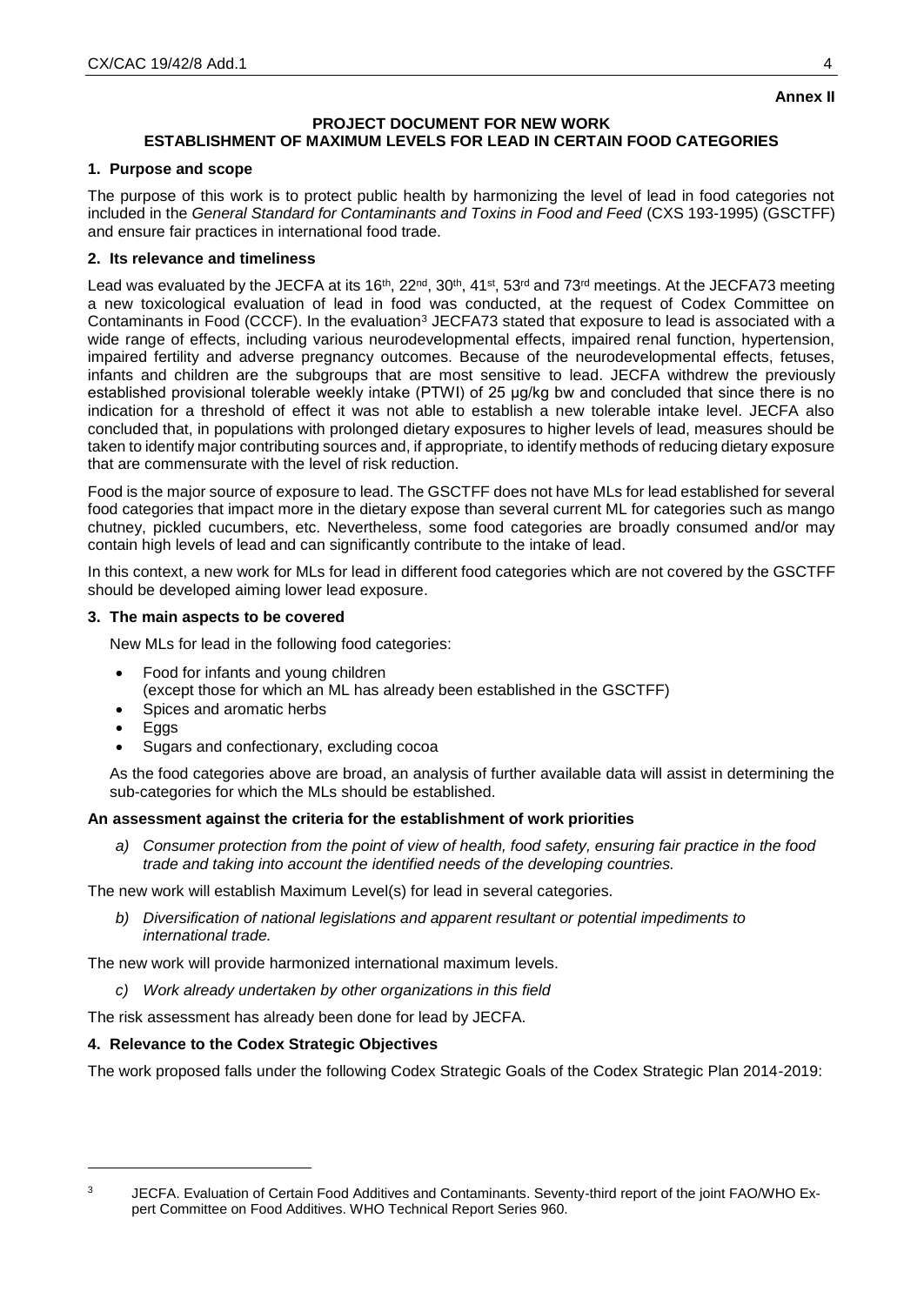*Strategic goal 1 Establish international food standards that address current and emerging food issues*

This work was proposed in response to needs identified by JECFA to decrease lead dietary exposure.

*Strategic goal 2 Ensure the application of risk analysis principles in the development of Codex standards*

The establishment of MLs shall take into account the exposure assessment proposed by JECFA.

## **5. Information on the relation between the proposal and other existing Codex documents**

This work follows-up on the ongoing work on the revision of existing MLs for lead in the GSCTFF.

## **6. Identification of any requirement for and availability of expert scientific advice**

Expert scientific advice has been already provided by JECFA.

## **7. Identification of any need for technical input to the standard from external bodies so that this can be planned for the proposed timeline for completion of the new work**

Currently, there is no need for additional technical input from external bodies.

#### **8. Proposed timeline for completion of work**

Subject to the approval by the 42<sup>nd</sup> Session of the Codex Alimentarius Commission in 2019 and depending on the availability of further occurrence data, MLs for the food categories (or their possible sub-categories) identified in section 3 will be finalized by 2021 or earlier.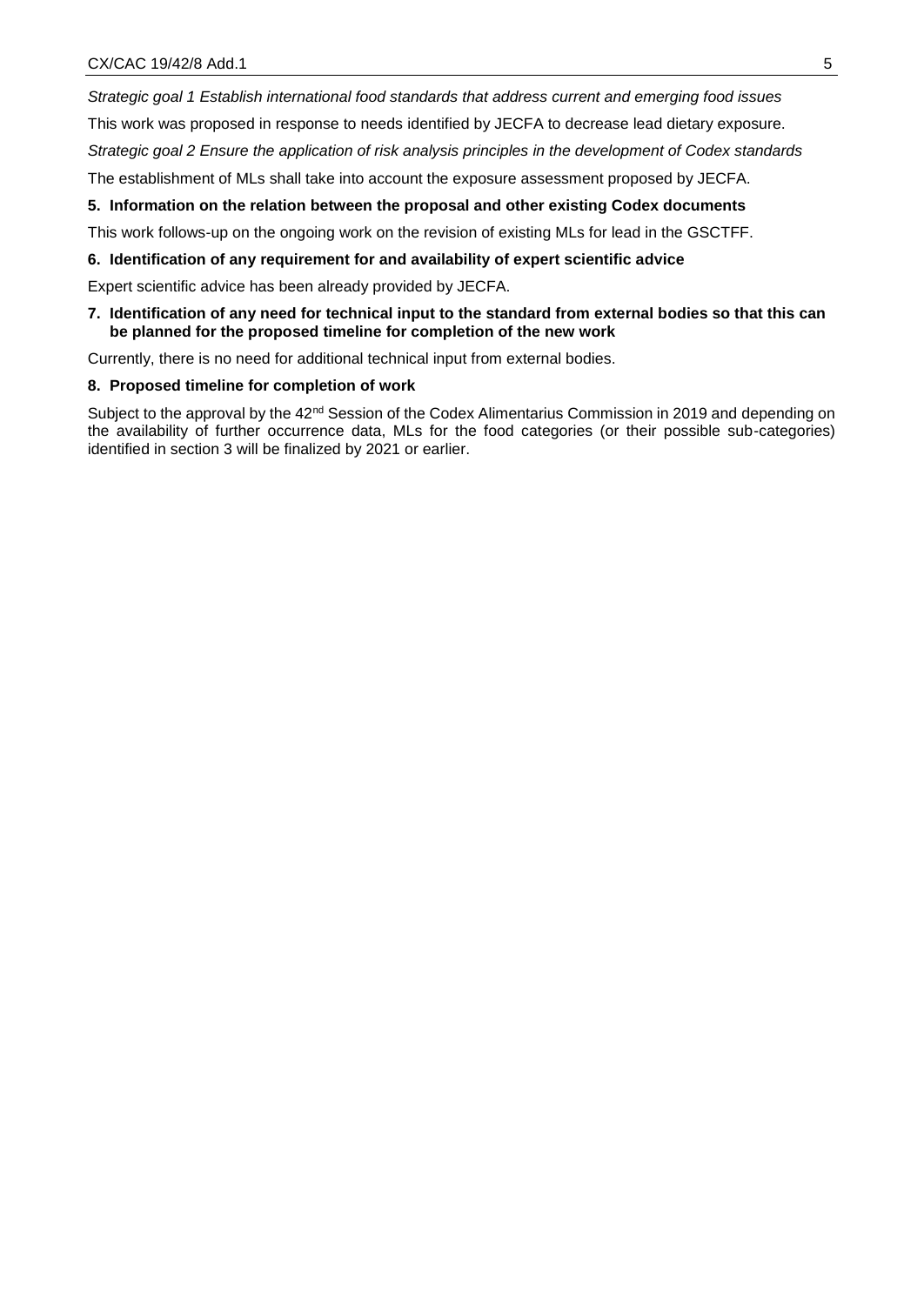## **Annex III**

#### **PROJECT DOCUMENT FOR NEW WORK REVISION OF THE CODE OF PRACTICE FOR THE PREVENTION AND REDUCTION OF LEAD CONTAMINATION IN FOODS (CXC 56-2004)**

## **1. The purpose and scope of the project**

The purpose of the proposed new work is to revise the *Code of Practice for the Prevention and Reduction of Lead Contamination in Foods* (CXC 56-2004) (COP) adopted in 2004 to reflect new information available on measures to reduce lead during agricultural production and food processing. A revised COP would complement ongoing work by CCCF on lead, including revision of maximum levels (MLs) for lead in selected commodities in the *General Standard for Contaminants and Toxins in Food and Feed* (GSCTFF) and a discussion paper on future work on MLs for lead for inclusion in the GSCTFF.

The scope of the work encompasses updating the existing lead COP to add new information on lead reduction in the areas of agricultural production (e.g., techniques to address lead contamination in soil and water) and food processing (e.g., filtration aids for juice manufacture, measures to reduce lead in foods during cooking, and minimizing introduction of lead from food processing equipment).

### **2. Relevance and timeliness**

At its 73<sup>rd</sup> session (2010), JECFA conducted a new evaluation of lead. JECFA stated that exposure to lead is associated with a wide range of effects, including various neurodevelopmental effects, mortality (mainly due to cardiovascular diseases), impaired renal function, hypertension, impaired fertility, and adverse pregnancy outcomes. Fetuses, infants, and children are the most sensitive to lead exposures due to neurodevelopmental effects. JECFA withdrew the provisional tolerable weekly intake (PTWI) for lead and concluded that it was not possible to establish a new PTWI that would be health protective. JECFA concluded that in populations with prolonged dietary exposures to higher levels of lead, measures should be taken to identify major contributing sources, and if appropriate, to identify methods of reducing dietary exposure that are commensurate with the level of risk reduction.

Given the health concerns associated with lead exposures, the new work aims to continue to reduce exposures by updating the existing COP.

## **3. Main aspects to be covered**

The work will address measures, supported by scientific data that have become available since adoption of the COP in 2004. Measures to be addressed may include remediation of agricultural soil contaminated with lead (e.g., soil amendments), removal of lead from water used for irrigation and washing, and food processing modifications (e.g. evaluation of filtration aids).

#### **4. Assessment against the criteria for the establishment of work priorities**

#### **General criterion**

To protect consumers' health (particularly infants and young children), exposures to lead should be reduced through best practices. A revised COP compiling agricultural and food processing and preparation measures to reduce lead will identify additional measures that can be taken to reduce exposures. A revised COP will facilitate fair trade by making this updated information on recommended practices available to all member countries.

#### **a. Diversification of national legislations and apparent resultant or potential impediments to international trade**

Development of a revised COP is needed to ensure that information on recommended practices for preventing and reducing lead exposures is available to all member countries. It will also provide the means to enable exporters to ensure reduced lead levels and to assist in compliance with any current MLs and those that may be established in the future.

## **b. Scope of work and establishment of priorities between the various sections of the work**

The revised COP will provide measures to reduce lead in food, as it will address all aspects of food production from agricultural production to processing to packaging and distribution.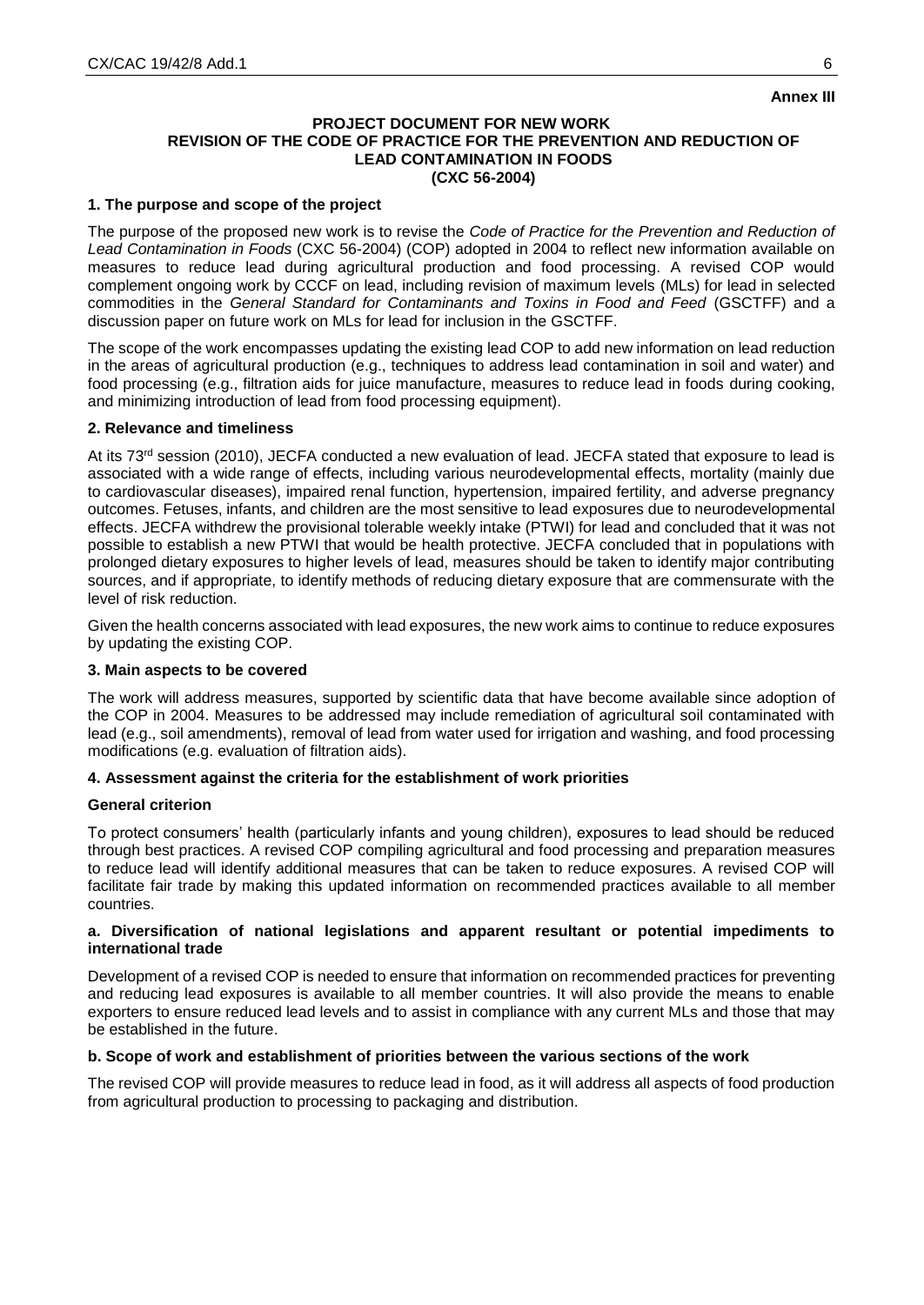## **c. Work already undertaken by other international organizations in this field and/or suggested by the relevant international intergovernmental body(ies)**

Codes of practice or toolboxes that address lead exposures have been developed for workplaces, for water sanitation (e.g., WHO) and for agriculture, and can be used in the revision of the COP.

### **5. Relevance to Codex Strategic Goals**

### **Goal 1: Establish international food standards that address current and emerging food issues**

Updating the COP for the prevention and reduction of lead contamination in foods will address a current need to continue to reduce lead exposures, using updated measures.

### **Goal 2: Ensure the application of risk analysis principles in the development of Codex standards**

This work will assist in applying risk analysis principles in the development of Codex standards by using scientific data and results from the JECFA assessment to support the continued reduction of lead in foods.

### **Goal 3: Facilitate the effective participation of all Codex members**

The proposed draft revision to the COP will make additional information on recommended practices to prevent and reduce lead available to all member countries.

### **Goal 4: Implement effective and efficient work management systems and practices**

A revised COP will help ensure development and implementation of effective and efficient work management systems and practices by agricultural producers, food processors, and consumers to produce foods with lower levels of lead.

## **6. Information on the relationship between the proposal and other existing Codex documents**

In 2004, the Codex Alimentarius Commission adopted the Code of Practice for the Prevention and Reduction of Lead Contamination in Foods (CXC 56-2004). In addition, MLs for a variety of foods (e.g., fruit juices, canned fruits, canned vegetables, infant formula) have been updated over the past several years in the GSCTFF and completion of this work is anticipated in 2019. There is also a proposal for new work on the development of MLs for lead for additional foods for inclusion in the GSCTFF. This revised COP supports the ongoing ML work.

#### **7. Identification of any requirement for any availability of expert scientific advice**

The JECFA Secretariat has already provided needed expert scientific advice (JECFA, 73<sup>rd</sup> report).

#### **8. Identification of any need for technical input to the standard from external bodies**

Currently, there is no identified need for additional technical input from external bodies.

## **9. The proposed timeline for completion of the new work, including the starting date, proposed date for adoption at Step 5 and the proposed data for adoption by the Commission**

Work will commence following approval by CAC42 in 2019. Completion of work is expected by 2021 or earlier.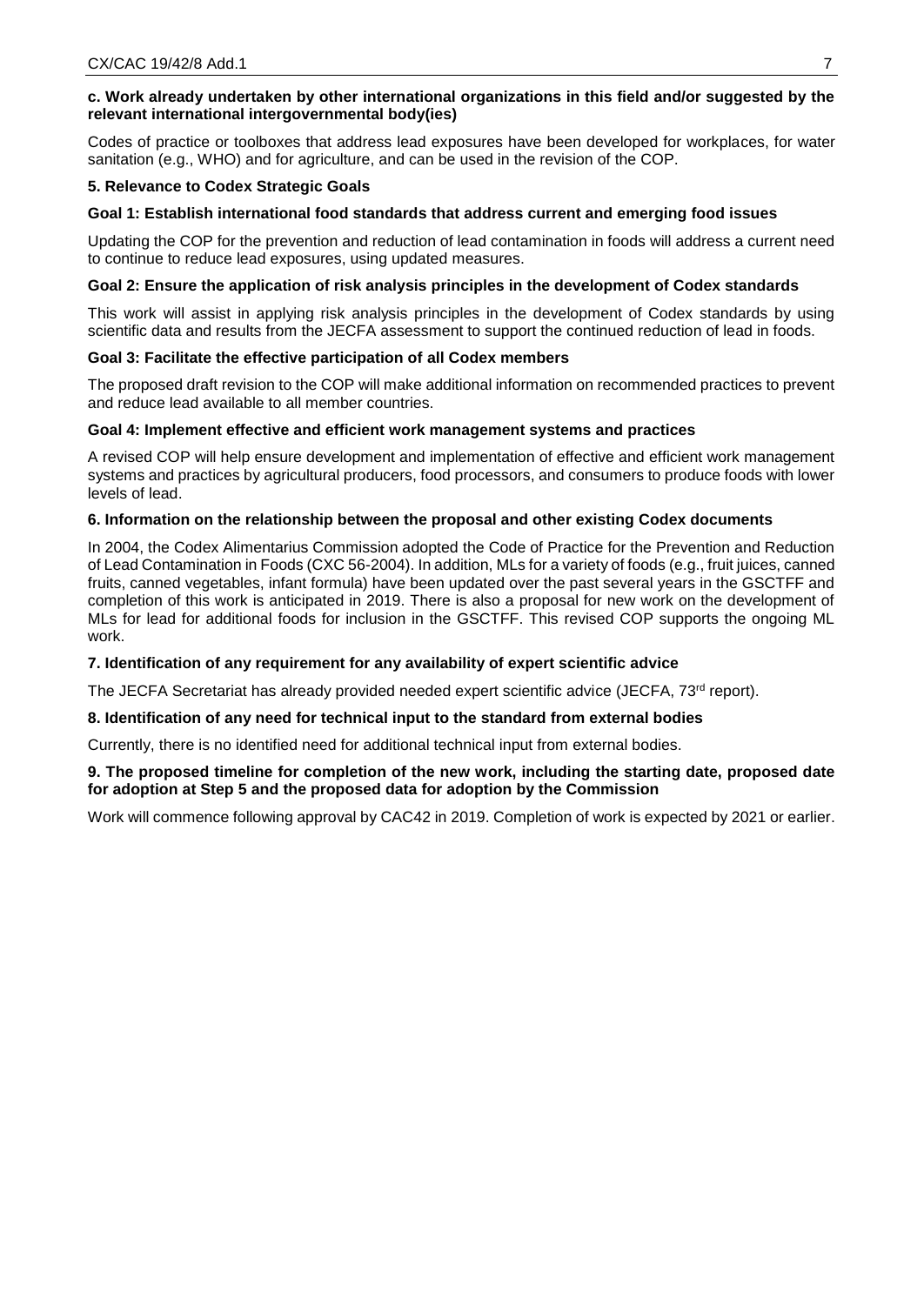### **Annex IV**

### **PROJECT DOCUMENT FOR NEW WORK**

## **DEVELOPMENT OF A CODE OF PRACTICE FOR THE REDUCTION AND PREVENTION OF CADMIUM CONTAMINATION IN COCOA BEANS**

#### 1. **The purpose and scope of the project**

The purpose of the new proposal is to develop a Code of Practice (COP) that will provide guidance to Member States and the cocoa production industry on the prevention and reduction of cadmium contamination in cocoa beans during production and post-harvest processing: fermentation, drying and storing.

The scope of the work intends to provide guidance on recommended measures to prevent and reduce cadmium contamination in cocoa: Before planting or in new plantations, during the production stage until harvest and in the post-harvest stage. This COP applies to the cocoa beans marketed internationally.

## 2. **Relevance and timeliness**

At its 77th Session (2013), the Joint FAO/WHO Expert Committee on Food Additives (JECFA) determined that the estimates of mean population dietary exposure to cadmium from products containing cocoa and its derivatives for the 17 GEMS/Food Cluster Diets ranged from 0.005 to 0.39 µg/kg bw (body weight) per month, which equated to  $0.02 - 1.6\%$  of the Provisional Tolerable Monthly Intake (PTMI) of 25  $\mu$ g/kg bw. JECFA´s conclusion that intake of cadmium from cocoa and cocoa derived products is not a health concern.

CCCF establishing MLs for cadmium in chocolate and cocoa derived products makes it necessary a COP that outlines measures to prevent and reduce cadmium in cocoa contamination to levels as low as reasonably achievable (ALARA) in order to mitigate cadmium exposures and support fair trade.

The COP will assist countries to comply the MLs for cadmium in chocolates established by CAC and in general will assist to reduce cadmium contamination in cocoa beans to facilitate international trade.

### 3. **Main aspects to be covered**

### **Code of practice for the prevention and reduction of cadmium contamination in cocoa beans taking into consideration the following:**

- a) Production system (conventional, organic, mixed plantations with agroforestry).
- b) Cocoa crop factors that determine cadmium absorption by plants.
- c) Strategies to immobilize cadmium and decrease its availability in soil
- d) Phyto-extraction of heavy metals cadmium: Agronomic management of the cocoa crop, cocoa physiology, cadmium bioaccumulation in cocoa beans.
- e) Growing and plantation areas, soil amendments and its cost efficiency, especially for small cocoa farmers, pruning, optimal time of harvest.
- f) Cocoa genetics (germplasm, clones)
- g) Post-harvest technology (fermentation, drying, storing),

### 4. **An assessment with regard to the criteria for setting priorities for work.**

#### **General criterion**

To protect consumers' health exposures to cadmium should be reduced through best practices. The COP will introduce agricultural and post-harvest practices to reduce cadmium and through this COP will facilitate fair trade by making this information on recommended practices available to all member countries.

### **a. Diversification of national legislation and apparent resultant or potential impediments to international trade**

This COP will provide a consistent source of guidance to cocoa producers and post-harvest processors in all of Member countries to prevent and reduce cadmium contamination in cocoa beans. It will thus provide assurance to exporters that levels of cadmium in cocoa and cocoa products meet the ALARA principle, and also Codex Maximum Levels (ML) of cadmium in chocolates and cocoa derived products that are under development.

## **b. Scope of work and establishment of priorities between the various sections of the work**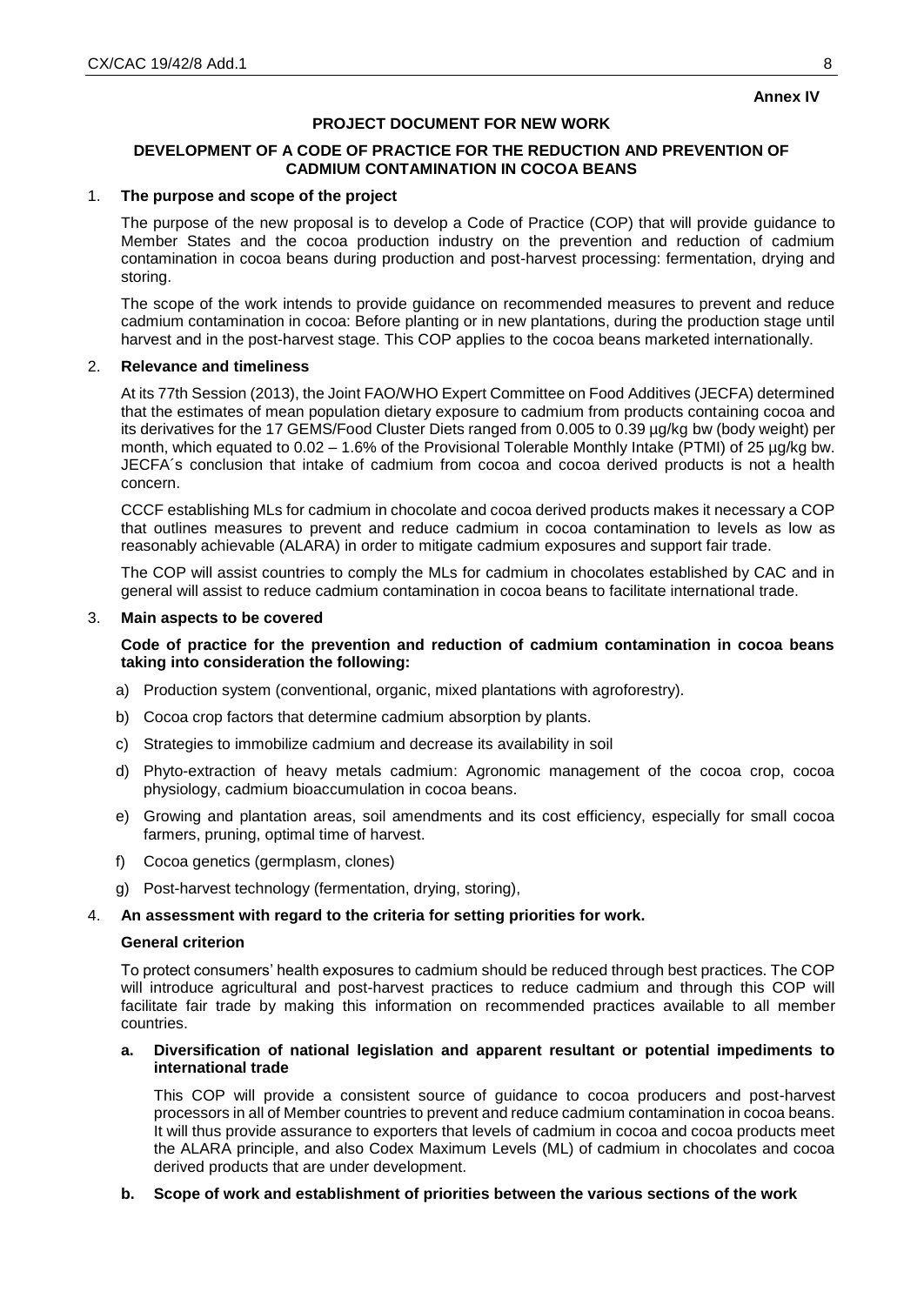The scope of work involves developing a COP that will provide technical guidance on the reduction of cadmium contamination in cocoa beans in agricultural and post-harvest production level. The development of this COP will help to reduce exposures to cadmium and support international trade of cocoa beans and their products.

## **c. Work already undertaken by other international organizations in this field and/or suggested by relevant international intergovernmental bodies**

None.

## 5. **Relevance to Codex Alimentarius Strategic Goals (Plan 2014 – 2019)**

### **Goal 1: Establish international food standards that address current and emerging food issues**

### **Objective**

- 1.2 Proactively identify emerging issues and Member needs and, where appropriate, develop relevant food standards.
	- 1.2.2 Develop and revise international and regional standards as needed, in response to needs identified by Members and in response to factors that affect food safety, nutrition and fair practices in the food trade.

### **Goal 3: Facilitate the effective participation of all Codex Members**

### **Objective**

- 3.1 Increase the effective participation of developing countries in Codex.
	- 3.1.1 Encourage Members to develop sustainable national institutional arrangements to promote effective contribution to the Codex standard setting processes
- **6. Information on the relationship between the proposal and other existing Codex documents:**

GSCTFF (MLs for cadmium in chocolate products)

# **7. Identification of any requirement for and availability of expert scientific advice**

None.

## **8. Identification of any need for technical input to the standard from external bodies so that this can be planned for the proposed timeline for completion of the new work**

There is no need for additional technical input from external bodies besides available risk mitigation practices from validated field researches from this and next year.

#### **9. Proposed timeline for completion of work**

Subject to the approval by the 42<sup>nd</sup> Session of the Codex Alimentarius Commission in 2019, the Code of practice for the prevention and reduction of cadmium contamination in cocoa beans will be considered at CCCF14 and CCCF15 with a view to its completion in 2021 or earlier.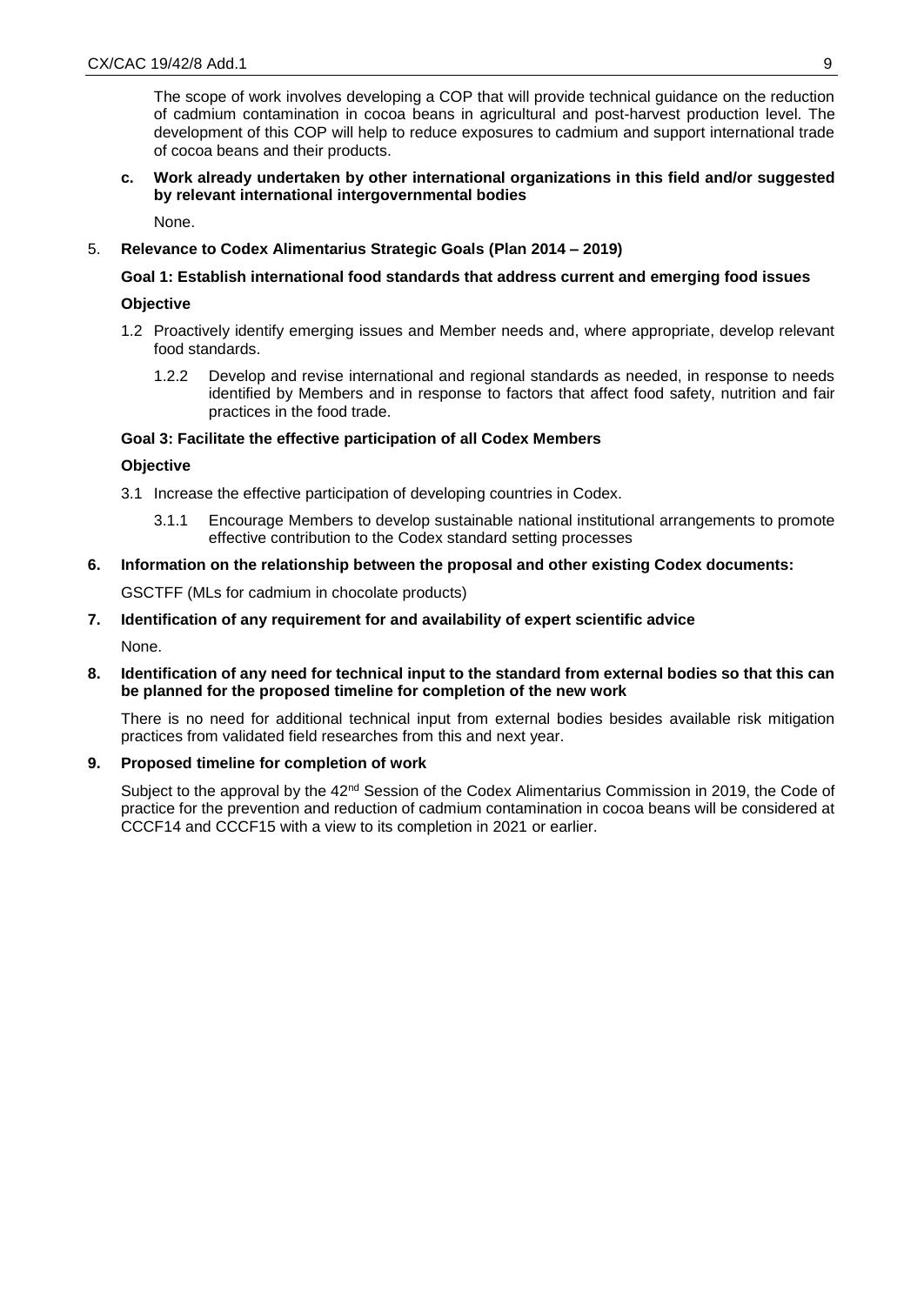### **Annex V**

## **PROJECT DOCUMENT FOR NEW WORK**

#### **ESTABLISHMENT OF MAXIMUM LEVELS FOR AFLATOXINS IN CERTAIN CEREALS AND CEREAL-BASED PRODUCTS, INCLUDING FOOD FOR INFANTS AND YOUNG CHILDREN**

#### **1. Purpose and scope**

The purpose of this work is to protect public health and to ensure fair practices in the international food trade by establishing MLs for aflatoxins in cereal and cereal-based products.

#### **2. Its relevance and timeliness**

Toxicological data and human dietary exposure to aflatoxins (AFs) were evaluated by the Joint FAO/WHO Expert Committee on Food Additives (JECFA) at its 49<sup>th</sup> and 83<sup>rd</sup> meetings. The findings showed that AFs are genotoxic human liver carcinogens, being among the most potent mutagenic and carcinogenic substances known so far. Hepatitis B virus was shown to be a critical contributor to the potency of aflatoxins in inducing liver cancer, AFs potency being 30 times higher in carriers of hepatitis B virus than in non-carrier of hepatitis B virus. No tolerable daily intake was proposed for AFs, as is typical for genotoxic carcinogens. At its last evaluation, JECFA83 also noted that rice, maize, wheat and sorghum needed to be considered in future risk management activities for aflatoxins, considering their great contribution to aflatoxin exposure in some parts of the world.

Cereal and cereal-based products are highly consumed worldwide and thus any level of AFs contamination in these products could significantly contribute to total AFs exposure. Currently, there is no maximum level (ML) for AFs in cereal and cereal-based products, thus, a new work on the establishment of MLs for the categories listed below, could greatly contribute to AFs dietary exposure reduction.

- Maize grain destined for further processing and flour, meal, semolina and flakes derived from maize
- Husked and Polished Rice
- Cereal-based Food for infants and young children
- Sorghum

#### **3. The main aspects to be covered**

MLs for aflatoxins in cereal and cereal-based products, considering the following:

- the Policy of the Codex Committee on Contaminants in Foods for exposure Assessment of Contaminants and Toxins in Foods or Food Groups (Procedural Manual Section IV); and
- the criteria for the establishment of maximum levels in food and feed established in Annex I of General Standard for Contaminants and Toxins in Food and Feed (CXS 193-1995) (GSCTFF).

#### **4. An assessment against the criteria for the establishment of work priorities**

*a) Consumer protection from the point of view of health, food safety, ensuring fair practice in the food trade and taking into account the identified needs of the developing countries.*

The new work will establish MLs for AFs in cereal and cereal-based products.

*b) Diversification of national legislations and apparent resultant or potential impediments to international trade.*

The new work will provide harmonized international maximum levels.

*c) Work already undertaken by other organizations in this field*

The risk assessment has already been done for AFs by JECFA83.

#### **5. Relevance to the Codex Strategic Objectives**

The work proposed falls under the following Codex Strategic Goals of the Codex Strategic Plan 2014-2019:

*Strategic goal 1 Establish international food standards that address current and emerging food issues*

This work was proposed in accordance to the JECFA recommendation to reduce AFs dietary exposure.

*Strategic goal 2 Ensure the application of risk analysis principles in the development of Codex standards*

JECFA recommended that efforts continue to reduce aflatoxin exposure using valid intervention strategies, including the development of effective, sustainable and universally applicable pre-harvest prevention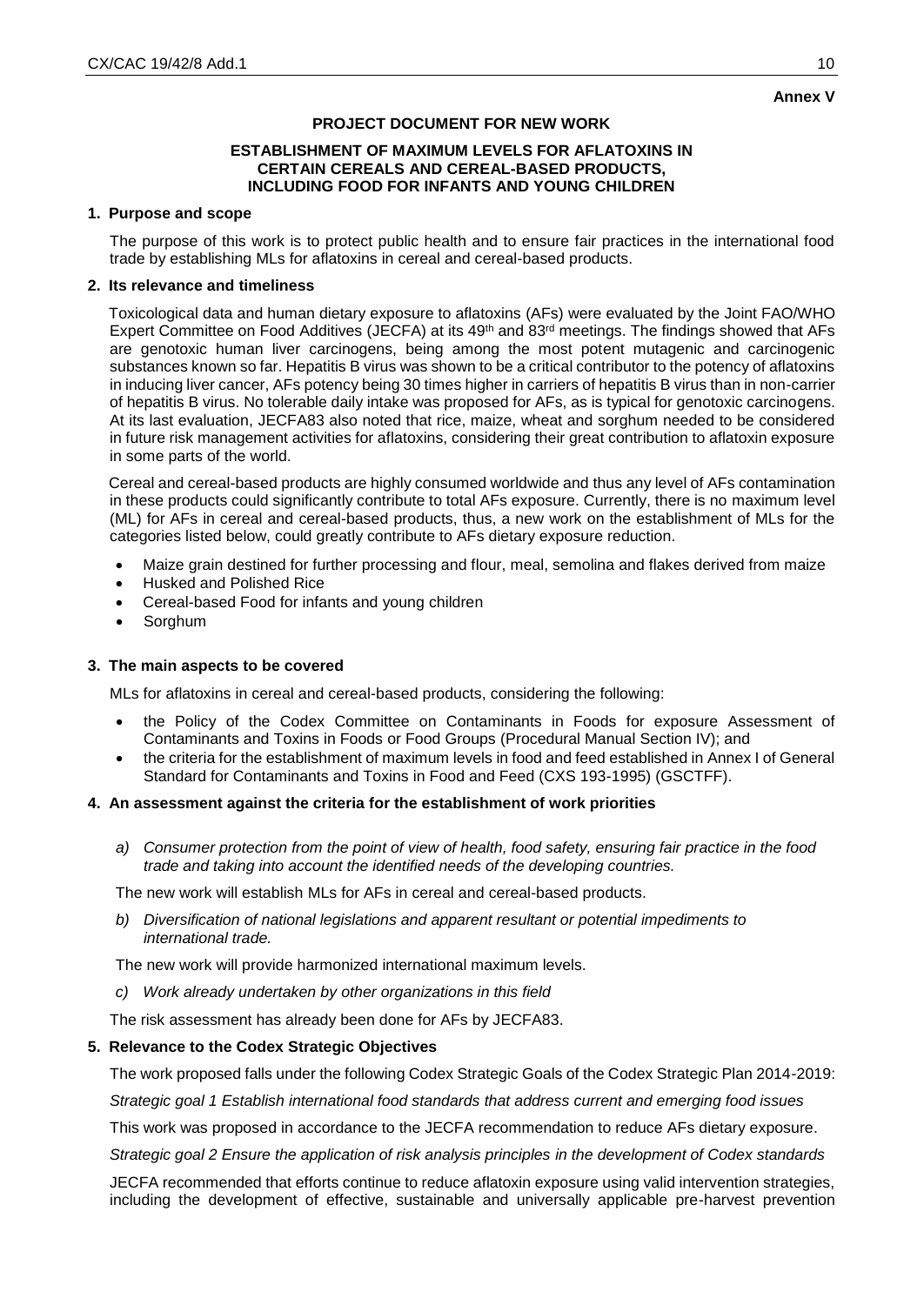strategies. The establishment of MLs for AFs in cereal and cereal products will contribute to the protection of consumers' health.

### **6. Information on the relation between the proposal and other existing Codex documents**

This new work is recommended following the Procedural Manual and the GSCTFF.

## **7. Identification of any requirement for and availability of expert scientific advice**

Expert scientific advice has been already provided by JECFA.

**8. Identification of any need for technical input to the standard from external bodies so that this can be planned for the proposed timeline for completion of the new work**

Currently, there is no need for additional technical input from external bodies.

#### **9. Proposed timeline for completion of work**

Subject to the approval by the 42<sup>nd</sup> Session of the Codex Alimentarius Commission in 2019, the MLs for AFs in cereal and cereal-based products including food for infants and young children will be finalized in 2022 or earlier.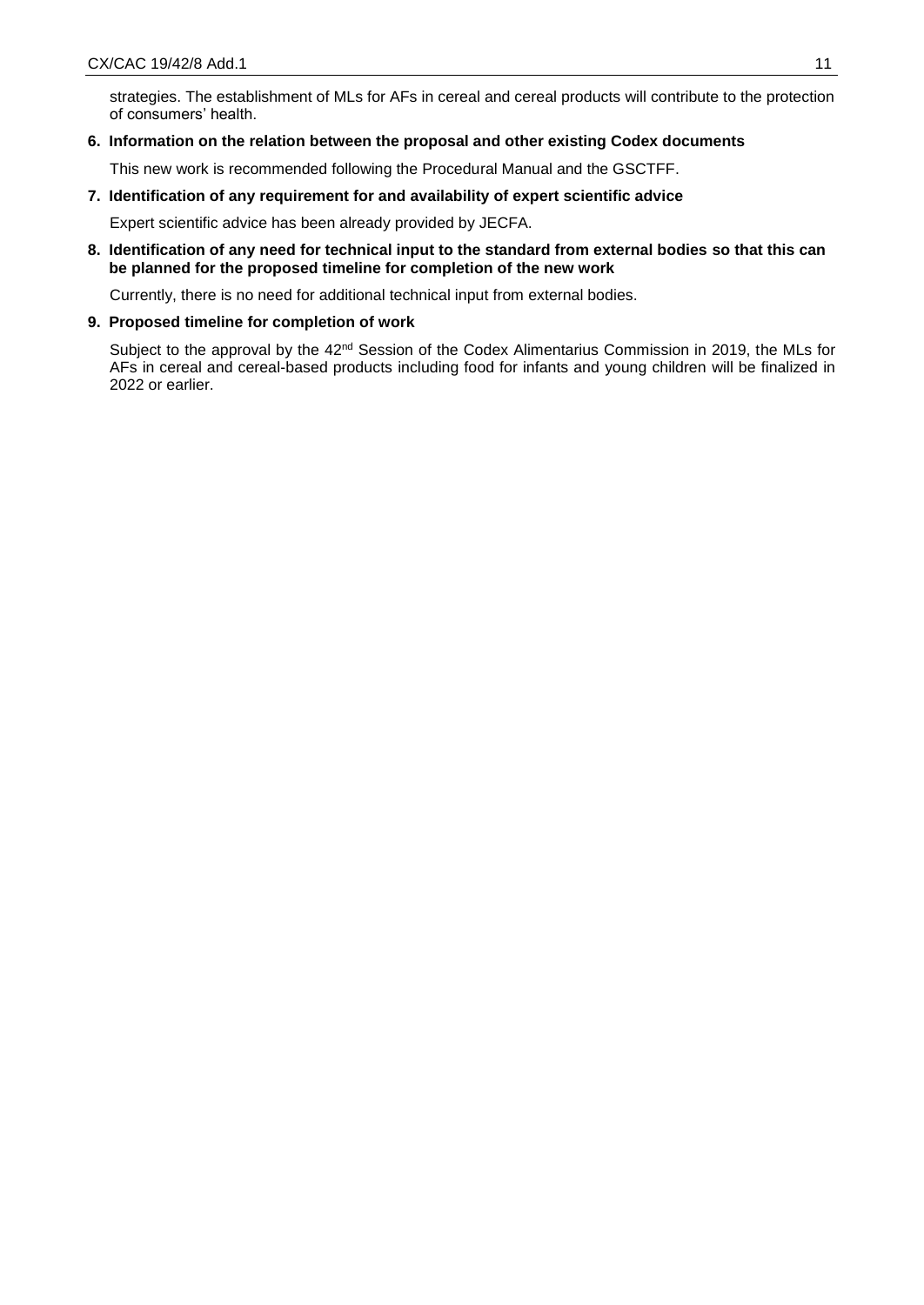# **Annex VI**

## **PROJECT DOCUMENT**

## **PROPOSAL FOR NEW WORK ON INTERNET SALES/E-COMMERCE**

## **1. PURPOSE AND SCOPE OF THE NEW WORK**

The scope and purpose of the work is to develop a supplementary text to the *General Standard for the Labelling of Prepackaged Foods* (GSLPF)<sup>4</sup> which provides for the labelling of food sold through internet sales/ecommerce. The work would also review and revise the current Codex provisions under the GSLPF and other text related to food labelling to ensure it provides for the selling of food in an internet sales/e-commerce environment.

## **2. RELEVANCE AND TIMELINESS**

This proposal relates to the development of a text which would provide Governments and other stakeholders with clear and transparent standards/guidance on the labelling of foods sold through the internet/e-commerce. According to the stock take undertaken by CCFL, a significant proportion of Codex members support such work.

Internet sales/e-commerce is a transboundary issue and therefore requires global standards to protect consumers and assure fair trading practices.

## **3. MAIN ASPECTS TO BE COVERED**

1) It is proposed that work to develop supplementary text should at least cover the following aspects:

- a. The applicability of the GSLPF and other Codex texts related to food labelling to food sold by internet sales/e-commerce.
- b. The development, if deemed appropriate and necessary, of a definition of internet sales/e-commerce for the purposes of this new work.
- c. Supplementary text should help to prevent obfuscation of Codex texts and, therefore, misleading of consumers and businesses in respect of the particularities of the internet.
- d. The mandatory labelling requirements which, because of practicalities, may be allowed to be provided after an online sale has concluded, though provided before or at the moment of delivery to the consumer. CCFL may need to define these points in an online sale (the "end/conclusion of an online sale" and the "moment of delivery") in order to clearly convey the latest point in the process of an online sale at which certain mandatory requirements need to be provided.
- 2) In addition, the following issues will be considered:
	- a. How loose foods should be treated within the scope of future work on internet sales/e-commerce.
	- b. Clarification of what GSLPF definitions of "label" and "labelling" mean for food sold online and other applicable definitions.
	- c. If current text on language requirements in the GSLPF and other related text to food labelling is adequate, without some adjustment for food sold online.

Issues raised relating to accountability/responsibility and traceability may need to be referred to other Codex committees such as the Codex Committee on Food Import and Export Inspection and Certification Systems.

## **4. ASSESSMENT AGAINST THE CRITERIA FOR THE ESTABLISHMENT OF NEW WORK PRIORITIES**

#### **General criterion**

### *Consumer protection from the point of view of health, food safety, ensuring fair practices in the food trade and taking into account the identified needs of developing countries.*

The internet/e-commerce is a new and emerging platform for selling food which is growing in use globally. The lack of standardised guidance for the labelling of food sold via internet sales/e-commerce raises significant issues pertaining to health, food safety, and the protection of fair practices in the food trade.

## **Criteria applicable to general matters**

-

<sup>4</sup> CXS 1-1985.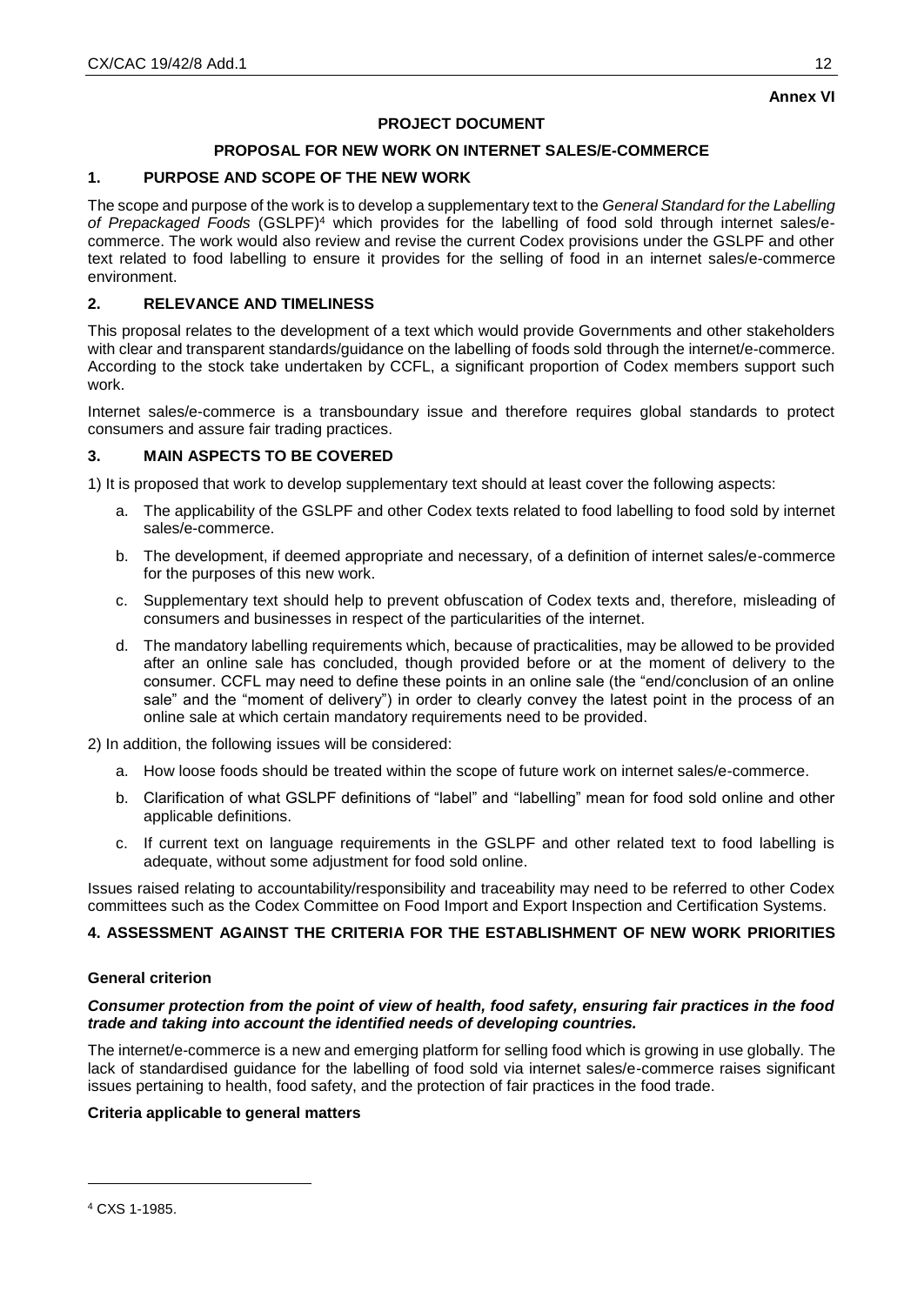## *a) Diversification of national legislations and apparent resultant or potential impediments to international trade*

A number of countries have adopted regulations which specifically relate to e-commerce, often through references to distance/remote selling. These regulations are broadly similar in that they state that all practically feasible mandatory information needs to be provided before the end of an online sale. However, there are slight differentiations in terms of what information does not need to be provided until the point of delivery.

With the growth of e-commerce, it is important that some consistency is maintained at a global level to ensure that consumers are protected and impediments to trade that may arise from different approaches are minimised.

## *b) Scope of work and establishment of priorities between the various sections of the work.*

It is proposed that a review of Codex texts related to food labelling, primarily the GSLPF, will focus on the GSLPF's applicability for food sold by internet sales/e-commerce in order to formulate a supplementary text to the GSLPF.

### *c) Work already undertaken by other international organizations in this field and/or suggested by the relevant international intergovernmental body(ies)*

There are no international regulations which specifically relate to internet sales/e-commerce. However, Article 14 of Regulation (European Union) 1169/2011 contains provisions on distance selling. There are also some instances of national regulations pertaining to internet sales/e-commerce, as highlighted in the discussion paper.

Codex is the relevant international organization responsible for developing international standards in the area of internet sales/e-commerce.

## *d) Amenability of the subject of the proposal to standardization*

The information to be provided to the consumer in an internet sales/e-commerce context should be comparable to that which is already outlined by the GSLPF. A supplementary text should make the GSLPF's applicability to internet sales/e-commerce clear. The purpose of the new work is to develop unambiguous labelling requirements for food sold to consumers through internet sales/e-commerce. Such labelling requirements can be effectively standardized with the involvement of and inputs from Codex Members.

## *e) Consideration of the global magnitude of the problem or issue.*

E-commerce, and the sale of food via online platforms, is growing at an international level and is a transboundary issue. Business-to-consumer web platforms are being increasingly utilised by food business operators and these platforms offer significant convenience to the consumer. The rise in internet sales, while offering tangible benefits to consumers, also presents risks to consumer protection, consumer safety and public health. There may be a particular risk, in the absence of clear, internationally recognised guidelines, of deliberate and non-deliberate misleading practices leading to significant market failure and/or consumer detriment.

Mandatory regulations for the labelling of food sold via internet sales/e-commerce are in place in a number of countries. Further countries have regulations which outline consumer rights online.

# **5. RELEVANCE TO CODEX STRATEGIC OBJECTIVES**

The proposed work is in line with the Commission's mandate for the development of international standards, guidelines and other recommendations for protecting the health of consumers and ensuring fair practices in food trade. The new work proposal will contribute to advancing Strategic Goals 1 and 3 as described below.

*Strategic Goal 1: Establish international food standards that address current and emerging food issues* 

Guidance for labelling food sold by internet sales/e-commerce is of significant interest and activity in a number of countries globally. Codex's FAO website reads: "*Over the last century the amount of food traded internationally has grown exponentially, and a quantity and variety of food never before possible travels the globe today"<sup>5</sup> .* This is largely facilitated by e-commerce. A supplementary Codex text would facilitate the development of a more standardised approach to the topic at an international level.

*Strategic Goal 3: Facilitate the effective participation of all Codex members*

-

<sup>5</sup> <http://www.fao.org/fao-who-codexalimentarius/about-codex/en/>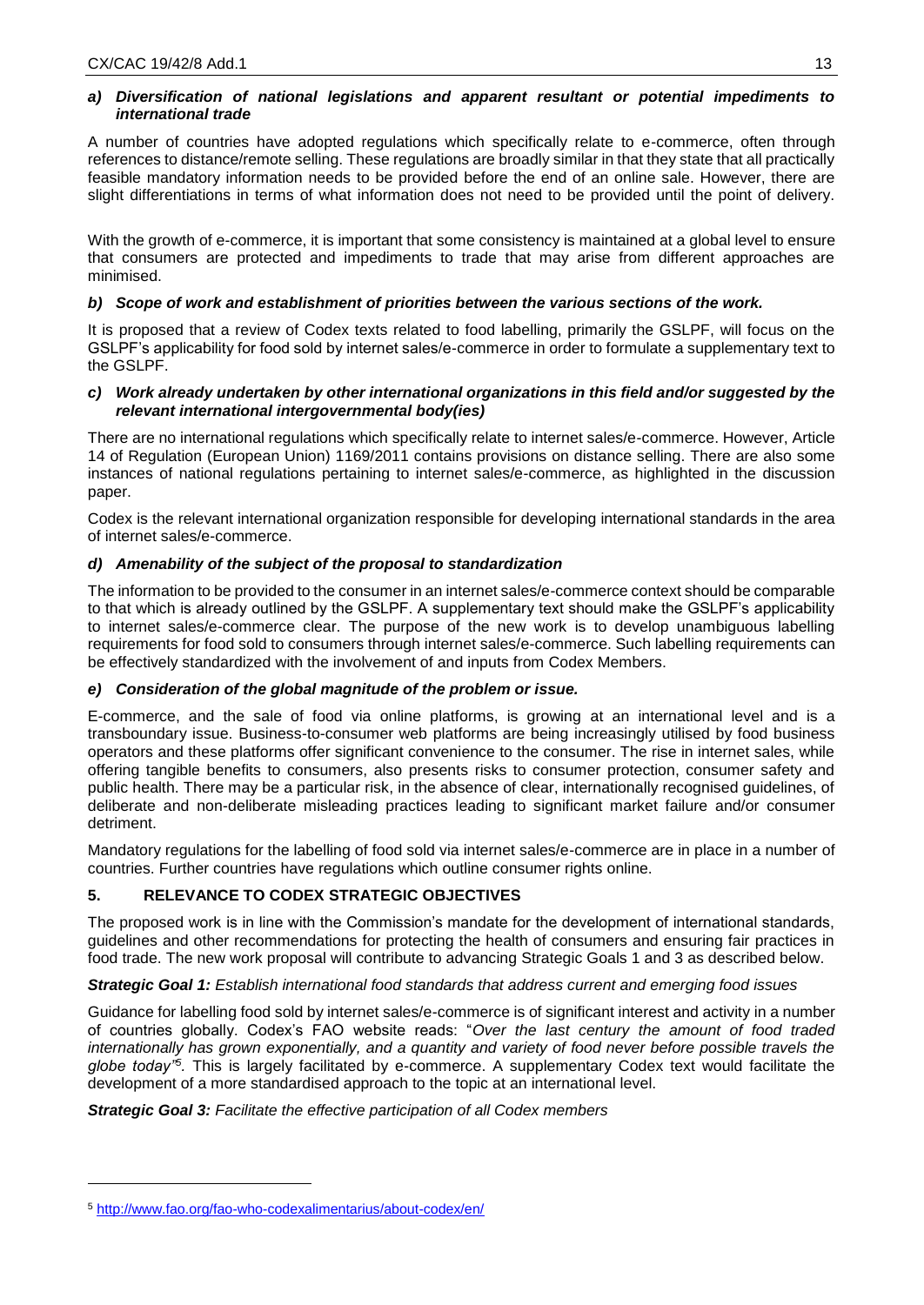Bringing this topic to CCFL will enable all members who have an interest in internet sales/e-commerce to participate in discussions. The work could also provide an opportunity to discuss, more broadly, remote/distance selling.

In relation to the new draft Strategic Plan/Goals (2020-2025) under development:

**Strategic Goal 1:** *Address current, emerging and critical issues*

This work offers CCFL to address one of the most topical developments in the food labelling space.

**Strategic Goal 3:** *Deliver impact through the recognition and use of Codex standards* 

To the extent that internet sales/e-commerce is driven by an increasing number of players globally, the development and adoption of Codex standards in this area will deliver significant benefits to consumers and businesses. This, in turn, will deliver impact through recognition of a harmonised Codex approach which can be used universally for the benefit of all stakeholders.

## **6. RELATION BETWEEN THE PROPOSAL AND OTHER EXISTING CODEX DOCUMENTS**

The proposal is to review and then revise the GSLPF and other Codex text related to food labelling, and subsequently assess the need to amend any further Codex documents. It is noted that the provisions relevant to internet sales/e-commerce labelling in the GSLPF are applicable horizontally across all pre-packaged foods.

## **7. REQUIREMENT FOR AND AVAILABILITY OF EXPERT SCIENTIFIC ADVICE**

None identified at this stage. There will be opportunities to consult with relevant bodies if necessary throughout the process.

## **8. NEED FOR TECHNICAL INPUT TO THE STANDARD FROM EXTERNAL BODIES**

None identified at this stage. There will be opportunities to consult with relevant bodies if necessary throughout the process taking into account related work in other international fora.

## **9. PROPOSED TIMELINE**

Subject to the Codex Alimentarius Commission approval at its  $42^{nd}$  session in 2019, it is expected that the work can be completed in three sessions.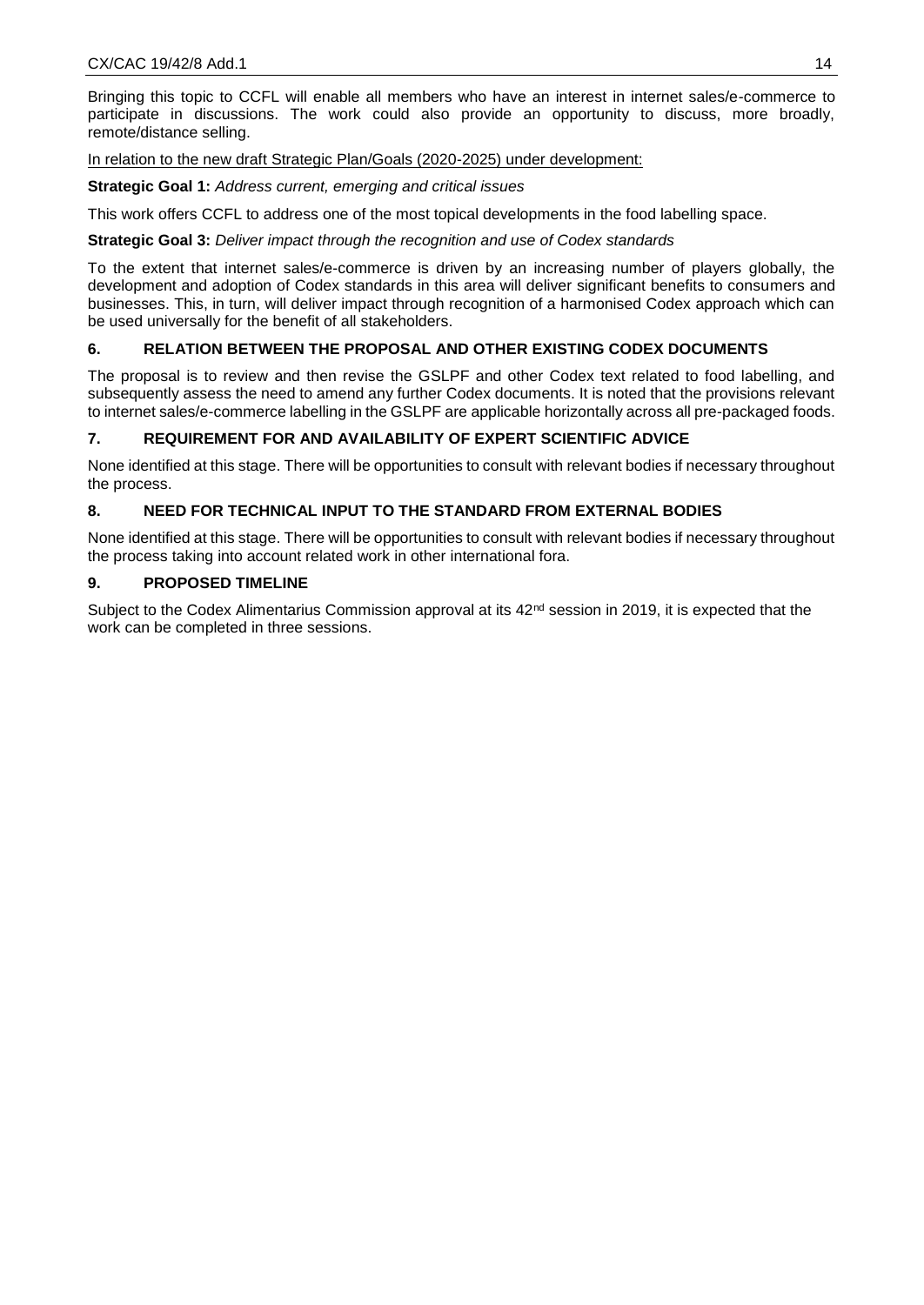# **Annex VII**

## **PROJECT DOCUMENT**

## **PROPOSAL FOR NEW WORK ON ALLERGEN LABELLING**

## **1. PURPOSE AND SCOPE OF THE NEW WORK**

Declaration of foods or ingredients known to cause hypersensitivity (referred to as allergen labelling) is intended to provide consumers with access to clear and accurate information on the presence of allergens (or substances) in foods, so that they can make safe food choices. This is particularly significant given the potential life-threatening consequences for food allergic individuals, and that the prevalence of conditions is increasing in many parts of the world.

This new work proposes to review and clarify the provisions relevant to allergen labelling in the *General Standard for Labelling of Pre-packaged Foods* (CXS 1-1985) (the *Standard*), and to develop guidance on precautionary allergen or advisory labelling, to provide clear and consistent allergen information for consumers, and increase harmonization to facilitate trade. This proposal does not seek to revise the whole of the *Standard*.

## **2. RELEVANCE AND TIMELINESS**

Globally the prevalence of food allergies is increasing, including in developing countries. Given the serious nature of food allergies and its health consequences, and the increasing complexity of the food supply chain, the current allergen labelling provisions in the *Standard* are considered to lack sufficient clarity and detail for industry in how allergens should be presented on food labels to ensure consumer protection. There is also global variation in national/regional standards for allergen labelling which impacts on harmonization and trade.

This work complements the recent work by the Codex Committee on Food Hygiene (CCFH) on a draft *Code of Practice on Food Allergen Management for Food Business Operators* at Step 5 (REP19/FH, paras 48 – 56 and Appendix III), and the proposal by CCFH to request FAO/WHO convene an expert consultation to provide scientific advice regarding allergen threshold levels (REP19/FH, para 56).

## **3. MAIN ASPECTS TO BE COVERED**

- 1) Review provisions relevant to allergen labelling in the *Standard* (and related texts as required) to consider:
	- a) Scope, definitions and clarity of the existing provisions.
	- b) Presentation, legibility and the terms to be used, including the suitability of ingredient labelling provisions when making declarations.
	- c) Subject to expert advice, the list of foods and ingredients in section 4.2.1.4 (i.e. additions, deletions or exemptions) and the clarity of the groupings in that list.
- 2) Develop guidance on the use of precautionary allergen or advisory labelling including:
	- a) Principles for the use of precautionary allergen or advisory labelling.
	- b) Labelling provisions, including definition(s) for precautionary allergen or advisory labelling.
	- c) The location and appropriate Codex text(s) for the guidance.
- 3) Request scientific advice relating to the list of foods and ingredients in section 4.2.1.4 from the FAO and WHO on:
	- a) Whether the published criteria<sup>6</sup> for assessing additions and exclusions to the list is still current and appropriate.
	- b) Subject to the advice on the criteria above:

-

- i) whether there are foods and ingredients that should be added to or deleted from the list.
- ii) clarification of the groupings of foods and ingredients in the list.
- iii) whether certain foods and ingredients, such as highly refined foods and ingredients, that are derived from the list of foods known to cause hypersensitivity can be exempted from mandatory declaration.

<sup>6</sup> WHO Technical Report Series 896 (2000). Report of an ad hoc Panel on Food Allergens. Annex 4 of Evaluation of certain food additives and contaminants. Fifty-third report of the Joint FAO/WHO Expert Committee on Food Additives. [https://www.who.int/foodsafety/publications/jecfa-reports/en/.](https://www.who.int/foodsafety/publications/jecfa-reports/en/)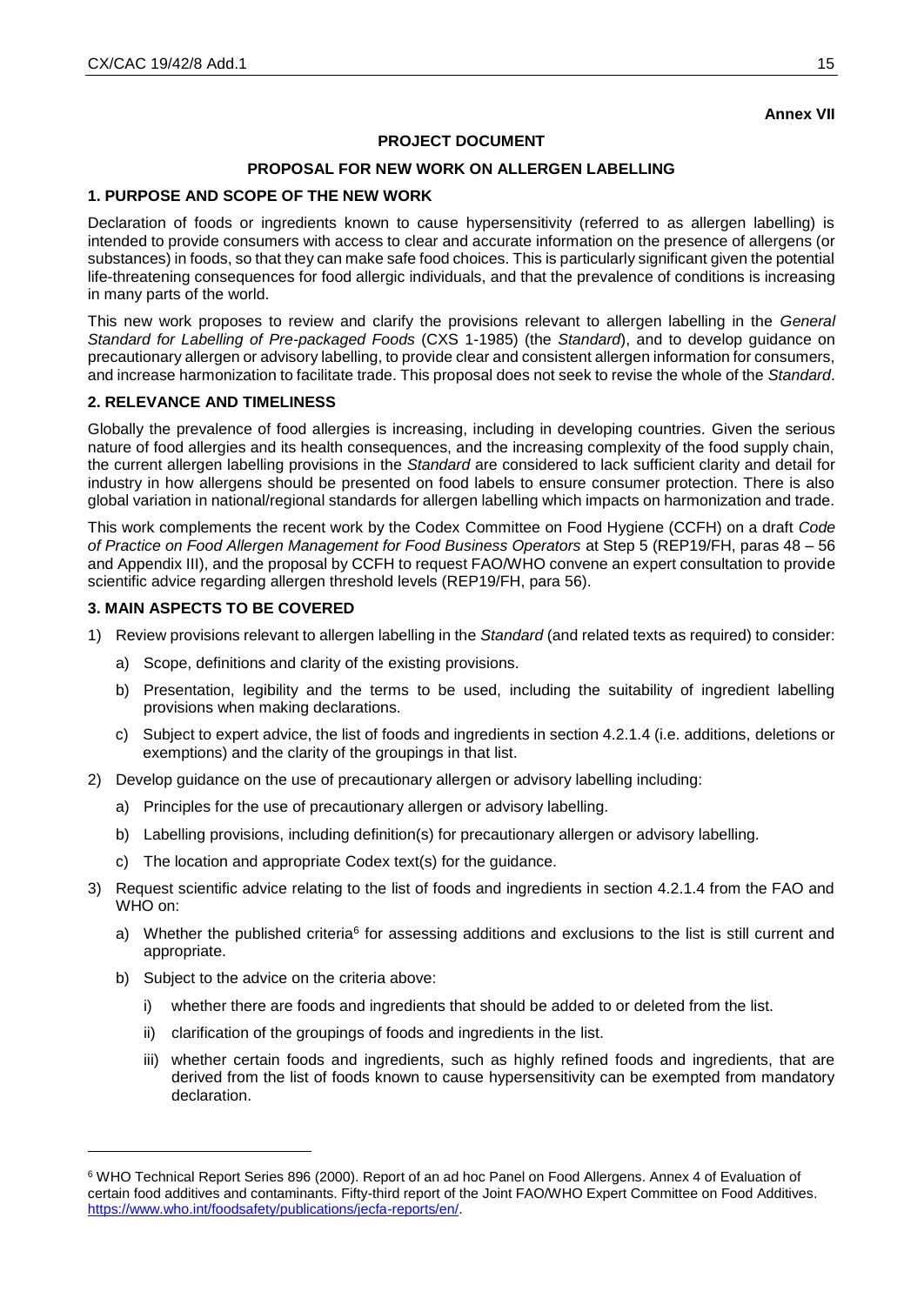# **4. ASSESSMENT AGAINST THE CRITERIA FOR THE ESTABLISHMENT OF NEW WORK PRIORITIES**

#### **General criterion**

### *Consumer protection from the point of view of health, food safety, ensuring fair practices in the food trade and taking into account the identified needs of developing countries.*

This proposed new work will review the existing provisions for the declaration of foods and ingredients known to cause hypersensitivity (allergen labelling) and develop new guidance for precautionary allergen or advisory labelling. This will provide clearer and more consistent allergen labelling information to ensure consumer protection particularly in developing countries that rely on Codex standards for their domestic situation.

#### **Criteria applicable to general matters**

### *a) Diversification of national legislations and apparent resultant or potential impediments to international trade*

The proposed new work will provide greater harmonisation of allergen labelling standards at an international level. Currently there are differing national/regional standards for allergen labelling when compared to the Codex *Standard*, which is reported to impact on trade.

#### *b) Scope of work and establishment of priorities between the various sections of the work.*

It is proposed that a review of the *Standard* and related texts (as required) will focus on the provisions relevant to the declaration of foods and ingredients known to cause hypersensitivity (allergen labelling) and developing new guidance for the use of precautionary allergen or advisory labelling.

### *c) Work already undertaken by other international organizations in this field and/or suggested by the relevant international intergovernmental body(ies)*

This proposed new work complements and builds on work already underway by CCFH*.*

#### *d) Amenability of the subject of the proposal to standardization*

The purpose of this work is to review, update and clarify existing text and provide additional guidance to ensure a clear and contemporary set of international definitions and guidelines for allergen labelling is available for global application.

## *e) Consideration of the global magnitude of the problem or issue.*

There is an increasing prevalence of food allergy occurring primarily in Western countries, such as the United Kingdom (and other countries across Europe), the United States and Australia. Elsewhere, although there is a lack of food allergy prevalence data, the data that exists indicates other countries are also experiencing an increase in the prevalence of food allergies and food allergy sensitisation. Most of these data have come from Asia (China) and Africa, although there are reports that the prevalence of food allergy is also increasing in Latin American nations.

## **5. RELEVANCE TO CODEX STRATEGIC OBJECTIVES**

The proposed new work is in line with the Commission's mandate for the development of international standards, guidelines and other recommendations for protecting the health of consumers and ensuring fair practices in food trade. The new work proposal will contribute to advancing Strategic Goals 1, 2 and 3.

#### *Strategic Goal 1: Establish international food standards that address current and emerging food issues*

Provision of clear and consistent information is vital for food allergic consumers to make safe food choices. The review, clarification and scientific update of the existing Codex texts, in addition to developing new guidance on precautionary allergen or advisory labelling, will ensure consumer protection in the contemporary food environment.

#### *Strategic Goal 2: Ensure the application of risk analysis principles in the development of Codex standards*

The allergen labelling provisions in the *Standard,* including a list of foods and ingredients requiring declaration known to cause hypersensitivity, have not substantively changed since 1999. Therefore the proposed new work includes seeking scientific advice from FAO/WHO on the criteria for updating and clarifying this list.

#### *Strategic Goal 3: Facilitate the effective participation of all Codex members*

Consideration by CCFL will allow all Codex members the opportunity to contribute to reviewing the existing *Standard* and developing new guidance on allergen labelling. This new work complements and builds on work already underway by CCFH and provides the opportunity for cross Committee collaboration.